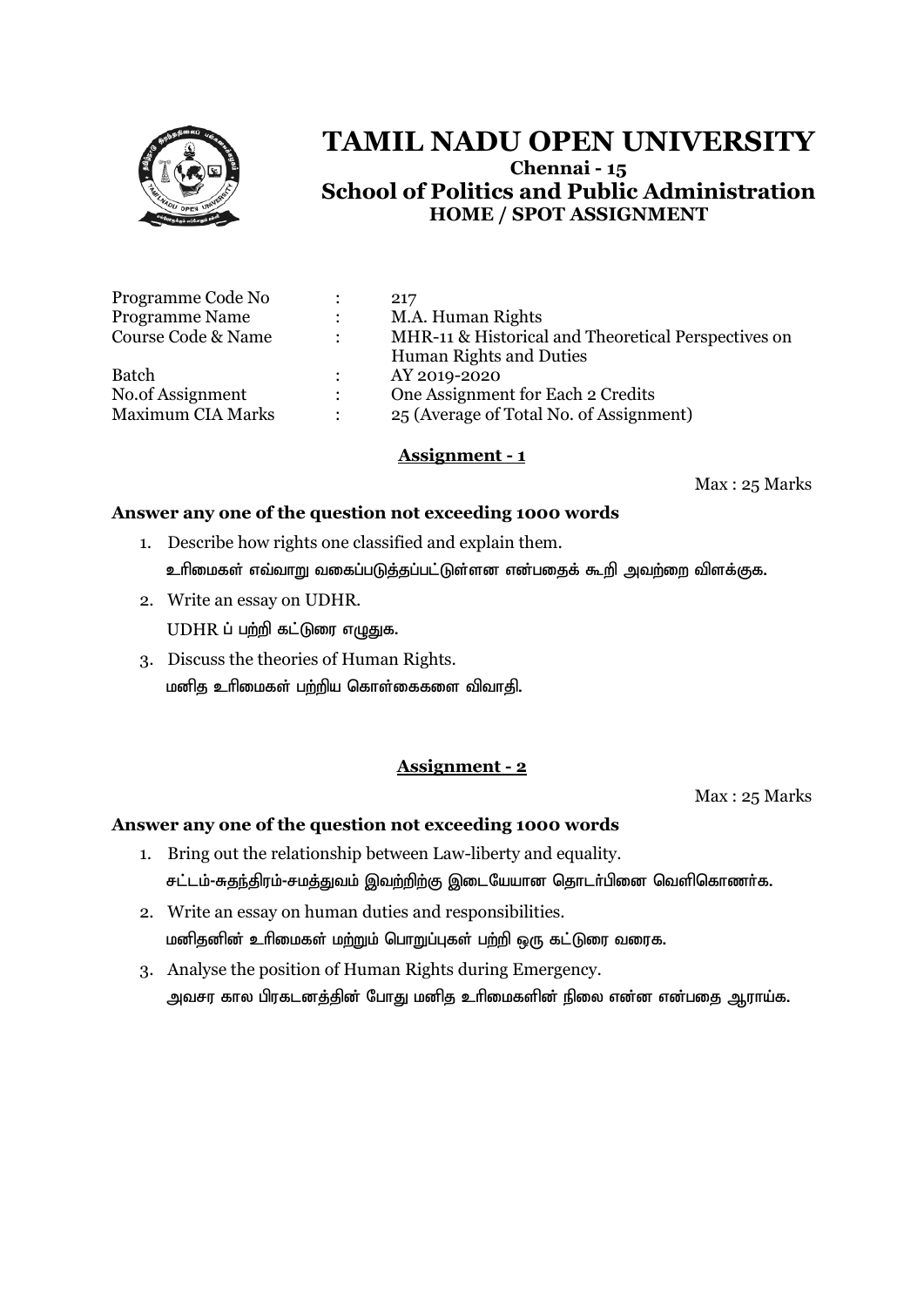Max : 25 Marks

#### **Answer any one of the question not exceeding 1000 words**

- 1. Discuss the role of Amnesty international in protecting human rights. சர்வதேச பொது மன்னிப்பு அமைப்பானது மனித உரிமைகளை பாதுகாக்கும் பங்கினை விவரி
- 2. Assess the role of international NGOs in protecting human rights. மனித உரிமைகளைப் பாதுகாப்பதில் சர்வதேச அரசு சாரா அமைப்பின் பங்கினை மகிப்பிடுக.
- 3. Describe the meaning, nature, bases and ethos of human rights. மனித உரிமைகளின் பொருள், தன்மை, தளங்கள் மற்றும் பண்பாட்டை விவரி.

## **Assignment - 4**

Max : 25 Marks

- 1. Highlight the main features of Marxist perspective on human rights. மனித உரிமைகளின் மார்க்சிச முன்னோக்கத்தின் சிறப்பம்சங்களை முன்னிலைப்படுத்துக.
- 2. Discuss how 'human rights and duties are two sides of a coin'. "மனித உரிமைகள் மற்றும் கடமைகள் ஒரு நாணயத்தின் இரு பக்கங்கள்" - விவாதிக்க.
- 3. Examine the universalistic approach to human rights. மனித உரிமையில் உலகளாவிய அணுகுமுறையை ஆராய்க.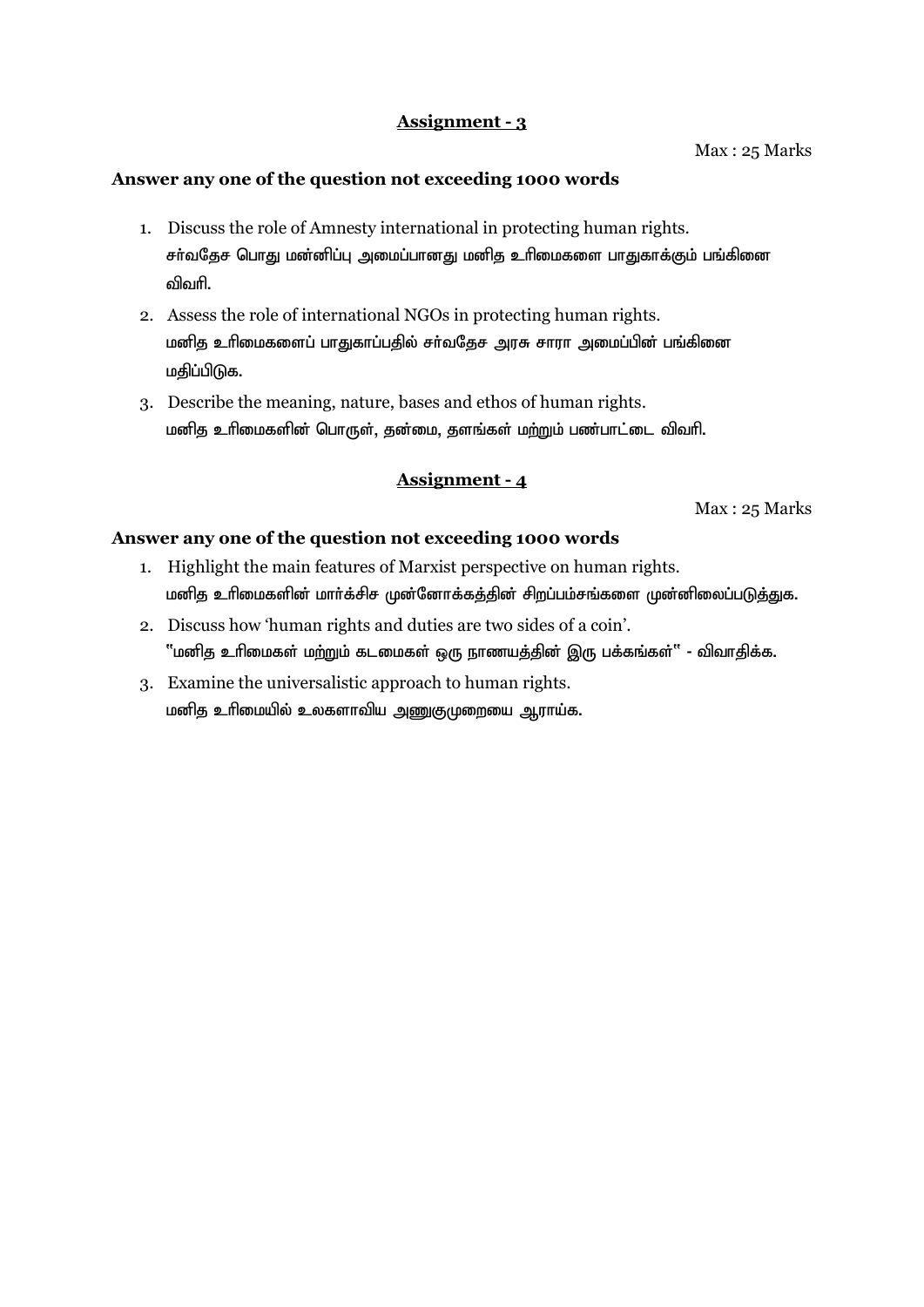

| Programme Code No        |                           | 217                                          |
|--------------------------|---------------------------|----------------------------------------------|
| Programme Name           |                           | M.A. Human Rights                            |
| Course Code & Name       |                           | MHR-12 & Constitutional Foundations of Human |
|                          |                           | Rights in India                              |
| <b>Batch</b>             |                           | AY 2019-2020                                 |
| No.of Assignment         | $\mathbb{R}^{\mathbb{Z}}$ | One Assignment for Each 2 Credits            |
| <b>Maximum CIA Marks</b> |                           | 25 (Average of Total No. of Assignment)      |

# **Assignment - 1**

Max : 25 Marks

## **Answer any one of the question not exceeding 1000 words**

- 1. Describe the fundamental rights that are enshrined in the Indian constitution. இந்திய அரசியலமைப்பில் வழங்கப்பட்டுள்ள அடிப்படை உரிமைகளை விவரி.
- 2. Enumerate the fundamental duties. அடிப்படைக் கடமைகளைத் தொகுத்துக் கூ<u>று</u>.
- 3. Analyse the Indian scenario in the context of children's rights. சிறார்களின் உரிமைகள் தொடர்பாக இந்தியாவில் உள்ள சூழலை ஆராய்க.

# **Assignment - 2**

Max : 25 Marks

- 1. Describe the steps taken by the government to protect women right. பெண்கள் உரிமைகளைப் பாதுகாப்பதற்காக இந்திய அரசு எடுத்துள்ள நடவடிக்கைகளை விவரி.
- 2. Compare the rights and awareness of Indians about human rights with Americans. அமெரிக்க இந்திய மக்களிடையே மனித உரிமைகள் தொடர்பான விழிப்புணர்வை ஒப்பிடுக.
- 3. Write in details about the problems in enforcement of human rights in India. இந்தியாவில் மனித உரிமைகள் நடைமுறைப்படுத்துவதில் உள்ள பிரச்சனைகளை கூறுக.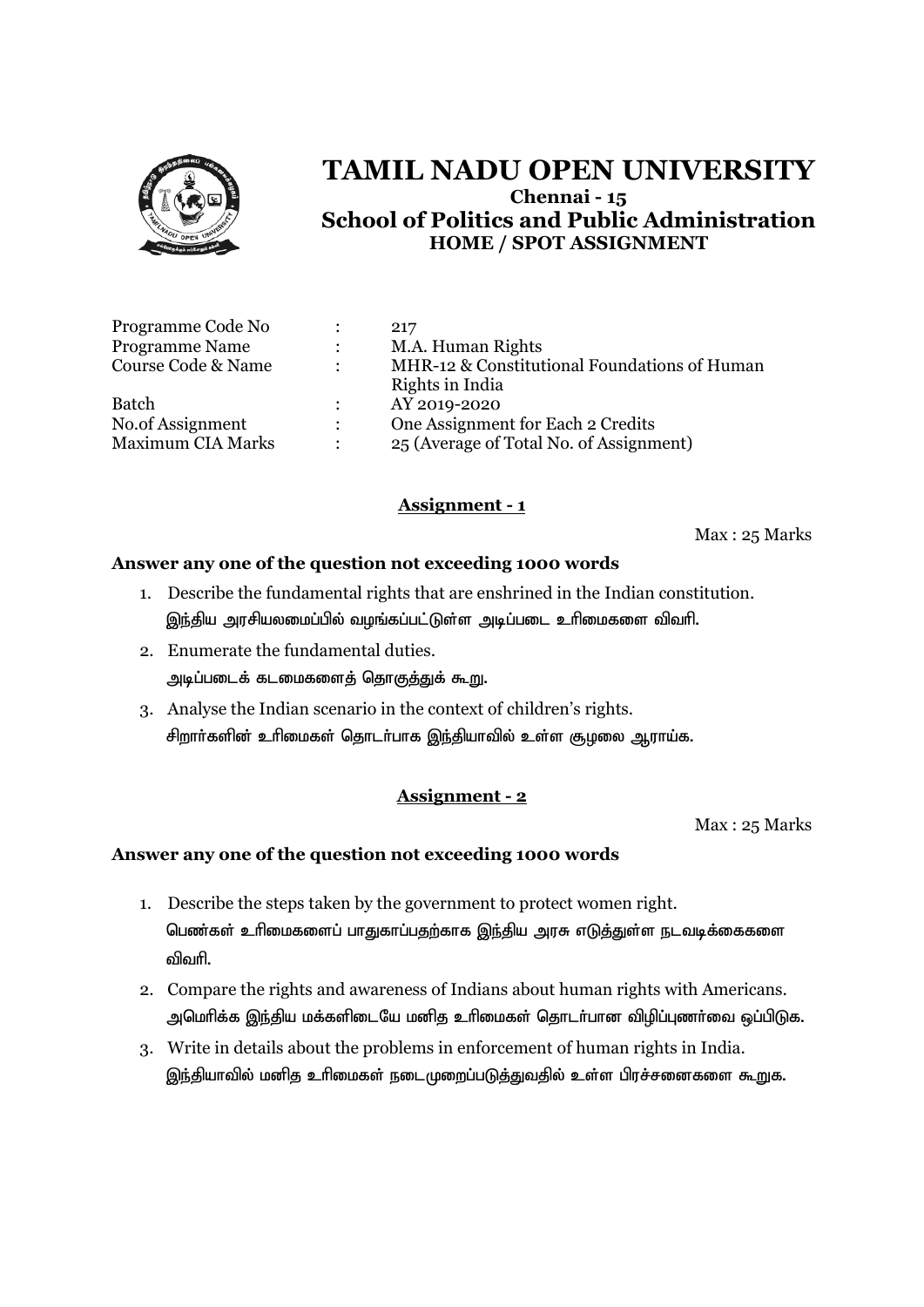Max : 25 Marks

- 1. 'Human rights based on differences rather than commonality' Comment.  $"$ மனித உரிமைச் சட்டங்கள் வேறுபாடுகளின் அடிப்படையில் தான் இயற்றப்பட்டுள்ளன, பொதுவானவை அல்ல" ஆராய்க.
- 2. Assess the role of media in promoting and protecting human rights. இந்தியாவில் மனித உரிமைகளை மேம்படுத்துவதிலும் பாதுகாப்பதிலும் ஊடகங்களின் பங்கினை மதிப்பிடுக.
- 3. Write an essay on directive principles of state policy. அரசு நெறிமுறை கோட்பாடுகள் பற்றி ஒரு கட்டுரை வரைக.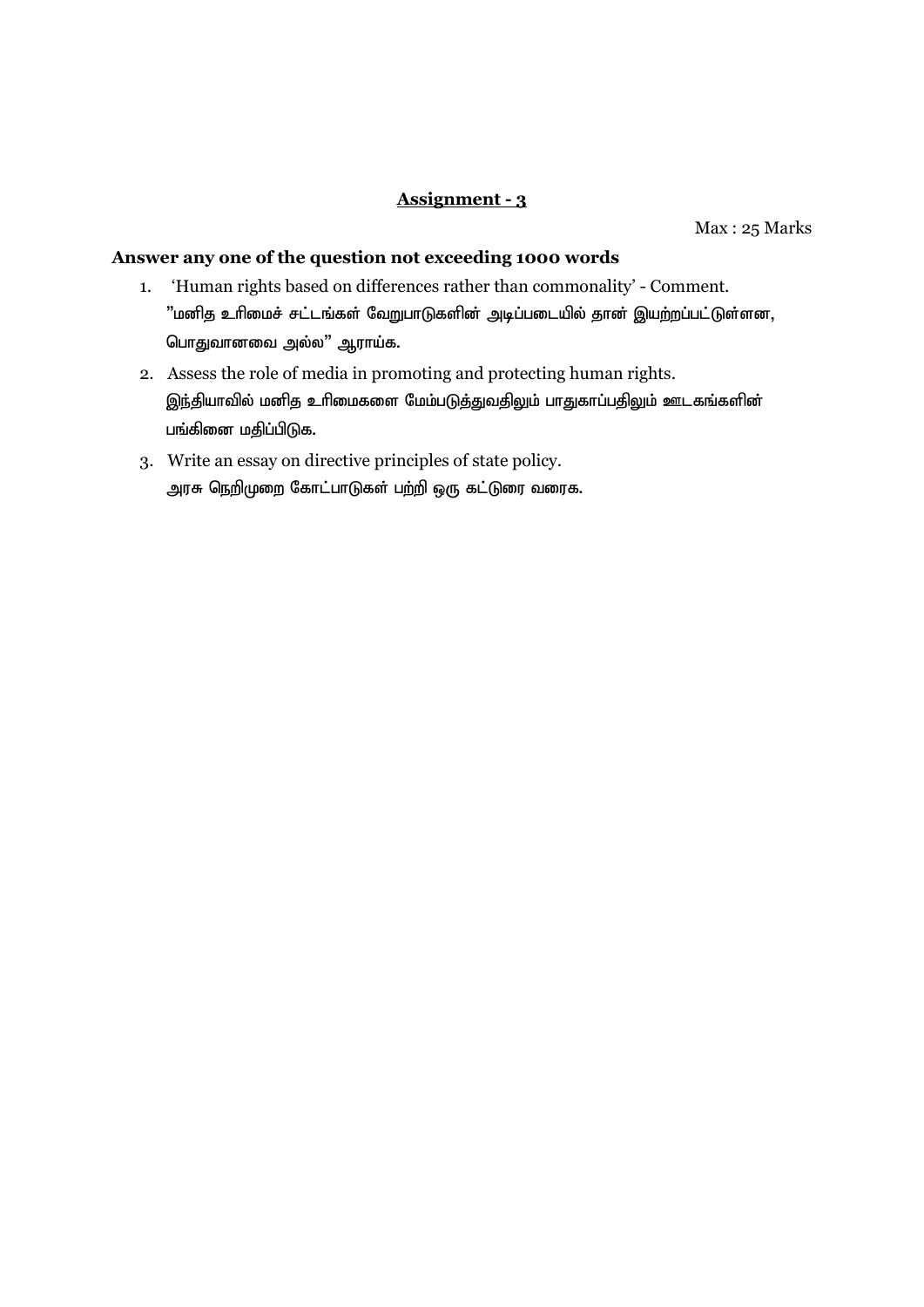

|                      | 217                                          |
|----------------------|----------------------------------------------|
| $\ddot{\phantom{a}}$ | M.A. Human Rights                            |
|                      | MHR-13 & International Perspectives on Human |
|                      | Rights                                       |
| $\ddot{\phantom{a}}$ | AY 2019-2020                                 |
| $\mathbb{R}^+$       | One Assignment for Each 2 Credits            |
|                      | 25 (Average of Total No. of Assignment)      |
|                      |                                              |

# **Assignment - 1**

Max : 25 Marks

#### **Answer any one of the question not exceeding 1000 words**

- 1. Write an essay on the meaning, nature and scope of human rights. மனித உரிமைகளின் பொருள், தன்மை மற்றும் பரப்பு குறித்து ஒரு கட்டுரை வரைக.
- 2. Describe the impact of globalization in Asia over the enjoyment of human rights. ஆசியாவில் மனித உரிமைகளை அனுபவிப்பதில் உலகமயமாக்கலின் தாக்கம் என்ன?
- 3. Analyse the development of human rights institutions in Latin America. இலத்தின் அமெரிக்காவில் மனித உரிமைகள் தொடர்பான நிறுவனங்களின் வளர்ச்சியை ஆராய்க.

# **Assignment - 2**

Max : 25 Marks

- 1. Describe the functions of UN on Human rights. மனித உரிமைகள் தொடர்பாக பணியாற்றும் ഇ.நா.சபை யின் பணிகள் குறித்து விவரி.
- 2. Analyse the causes for communal violence and suggest few remedies. வகுப்புவாத வன்முறைகள் ஏற்பட காரணங்களையும் அதை குறைப்பதற்கான முறைகளையும் ஆராய்க.
- 3. Discuss how refugees are protected by UNHCR.  $UNHCR$  மூலம் எவ்வாறு அகதிகள் பாதுகாக்கப்படுகின்றனர் என விவதி.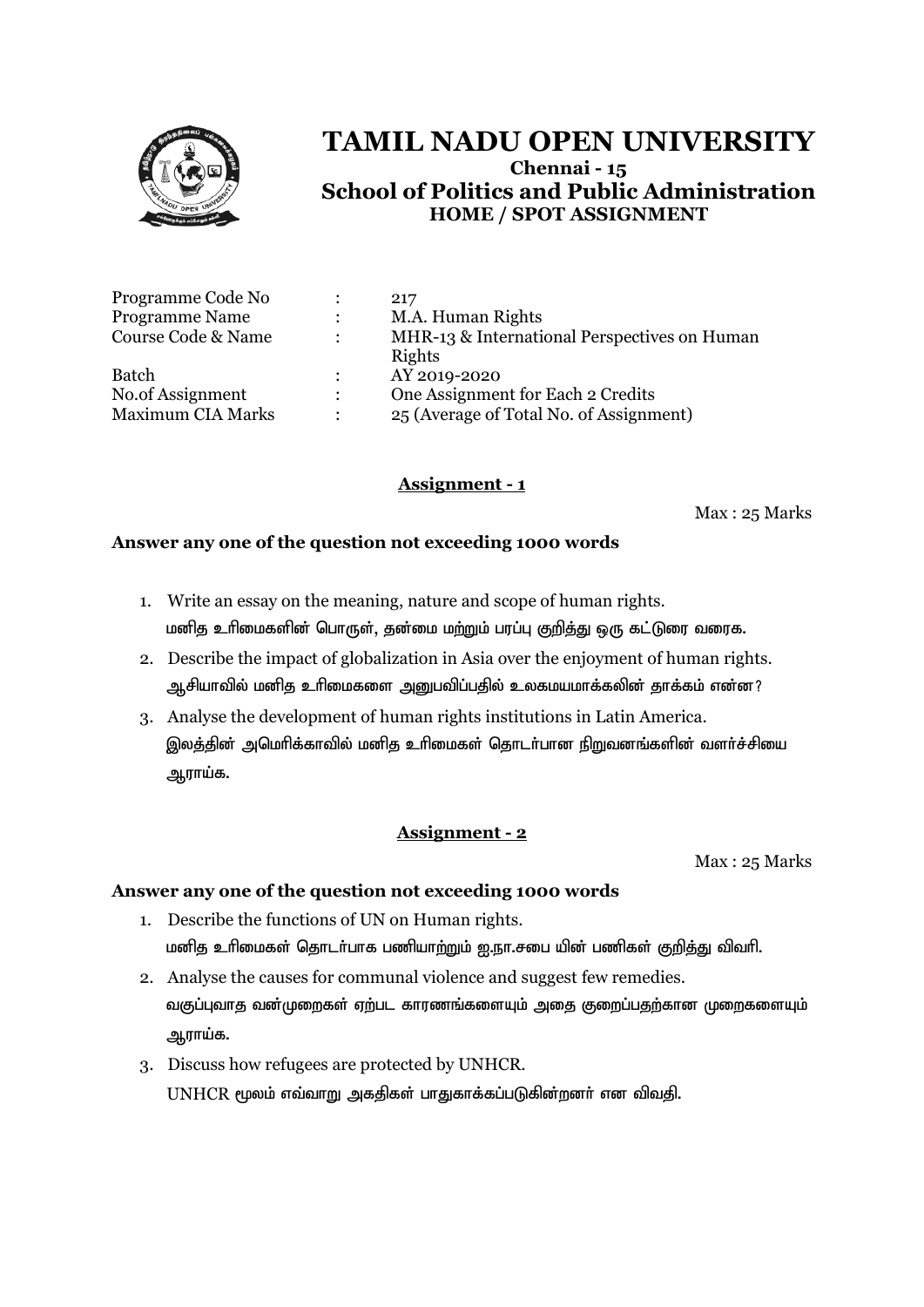Max : 25 Marks

## **Answer any one of the question not exceeding 1000 words**

1. Examine the various conventions on the protection of all persons from torture, degrading etc. மனிதனை கொடுமைபடுத்துதல் அவமதித்தல் போன்றவைகளை தடுப்பதற்காக

 $\overline{\mathfrak{g}}$ ற்படுத்தப்பட்ட பலவிதமான கூட்டு அவைகளை கூறுக.

- 2. What are the institutional requirements for democracy to protect human rights? மக்களாட்சியில் மனித உரிமைகளை பாதுக்காப்பதற்க்கான நிறுவன தேவைகள் யாவை?
- 3. What do you mean by Internationally Recognised Human Rights? Explain. பன்னாட்டு அளவில் அங்கீகரிக்கப்பட்ட மனித உரிமைகள் என்றால் என்ன? விளக்குக.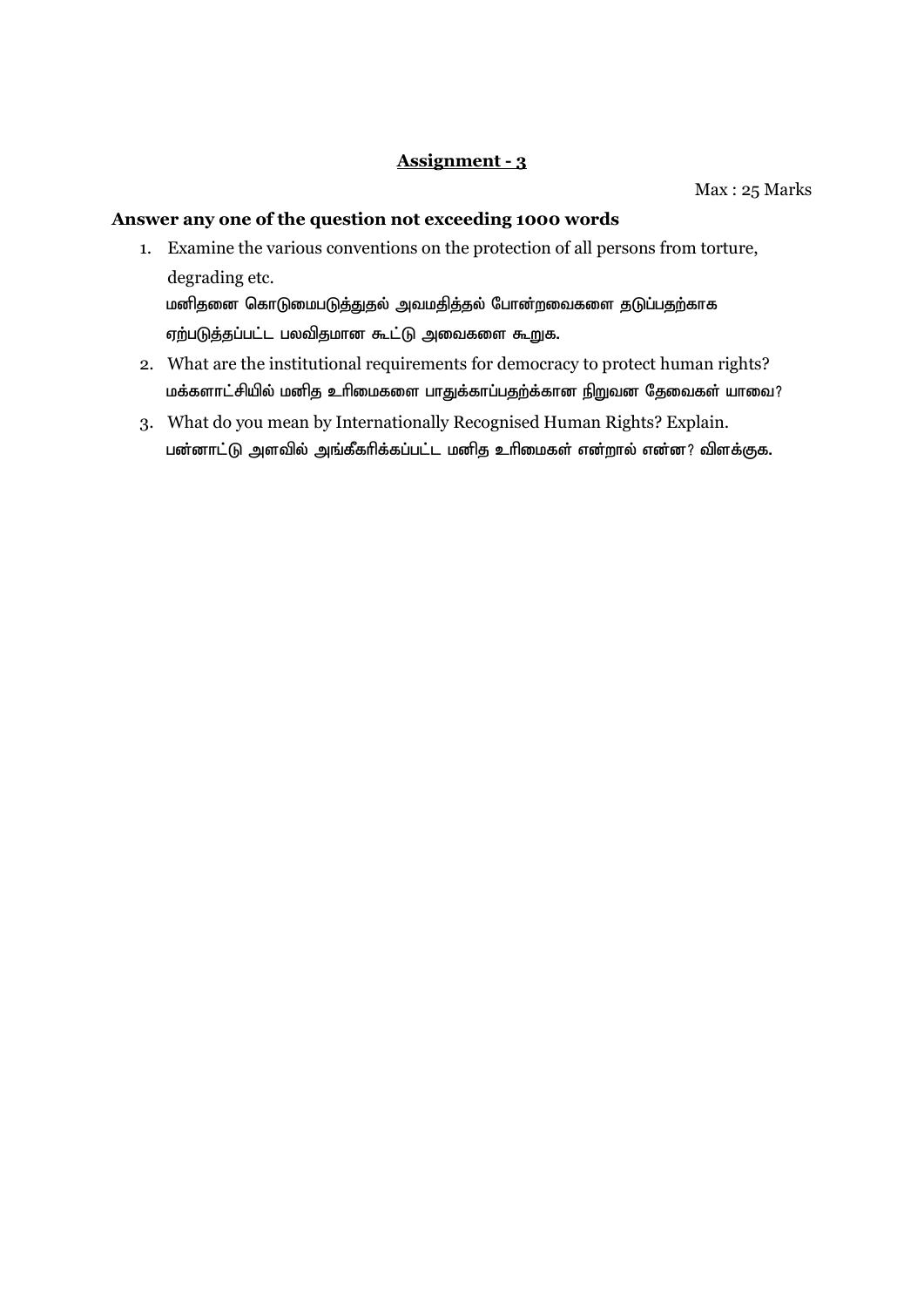

| Programme Code No        |                      | 217                                                             |
|--------------------------|----------------------|-----------------------------------------------------------------|
| <b>Programme Name</b>    | $\ddot{\cdot}$       | M.A. Human Rights                                               |
| Course Code & Name       | $\ddot{\phantom{a}}$ | MHR-14 & Education, Promotion and Protection<br>of Human Rights |
| <b>Batch</b>             |                      | AY 2019-2020                                                    |
| No.of Assignment         | $\ddot{\phantom{a}}$ | One Assignment for Each 2 Credits                               |
| <b>Maximum CIA Marks</b> | $\ddot{\phantom{a}}$ | 25 (Average of Total No. of Assignment)                         |

## **Assignment - 1**

Max : 25 Marks

## **Answer any one of the question not exceeding 1000 words**

- 1. Write an essay on the origin growth and importance of human rights education. மனித உரிமைகள் கல்வியின் தோற்றம், வளர்ச்சி மற்றும் முக்கியத்துவம் பற்றி ஒரு கட்டுரை வரைக.
- 2. Analyse the various approaches to human rights education. இந்தியாவின் மனித உரிமைகள் கல்வியின் கொள்கை பற்றி ஆராய்க.
- 3. Describe the human rights education policy in India. இந்தியாவில் மனித உரிமைகள் கல்விக் கொள்கைப் பற்றி விவரிக்க.

# **Assignment - 2**

Max : 25 Marks

- 1. Estimate the role of the UNESCO in promoting human rights education. மனித உரிமைகள் கல்வியை வளர்ப்பத்தில் UNESCO வின் பங்கு பணியை மதிப்பிடுக.
- 2. Explain the techniques in teaching human rights education. மனித உரிமைகள் கல்வியை போதிப்பதில் பயன்படுத்தப்படும் உத்திகளை விளக்குக.
- 3. Describe the criminal justice system in India. இந்தியாவில் உள்ள குற்றவியல் நீதி நிர்வாக அமைப்பு பற்றி விவரி.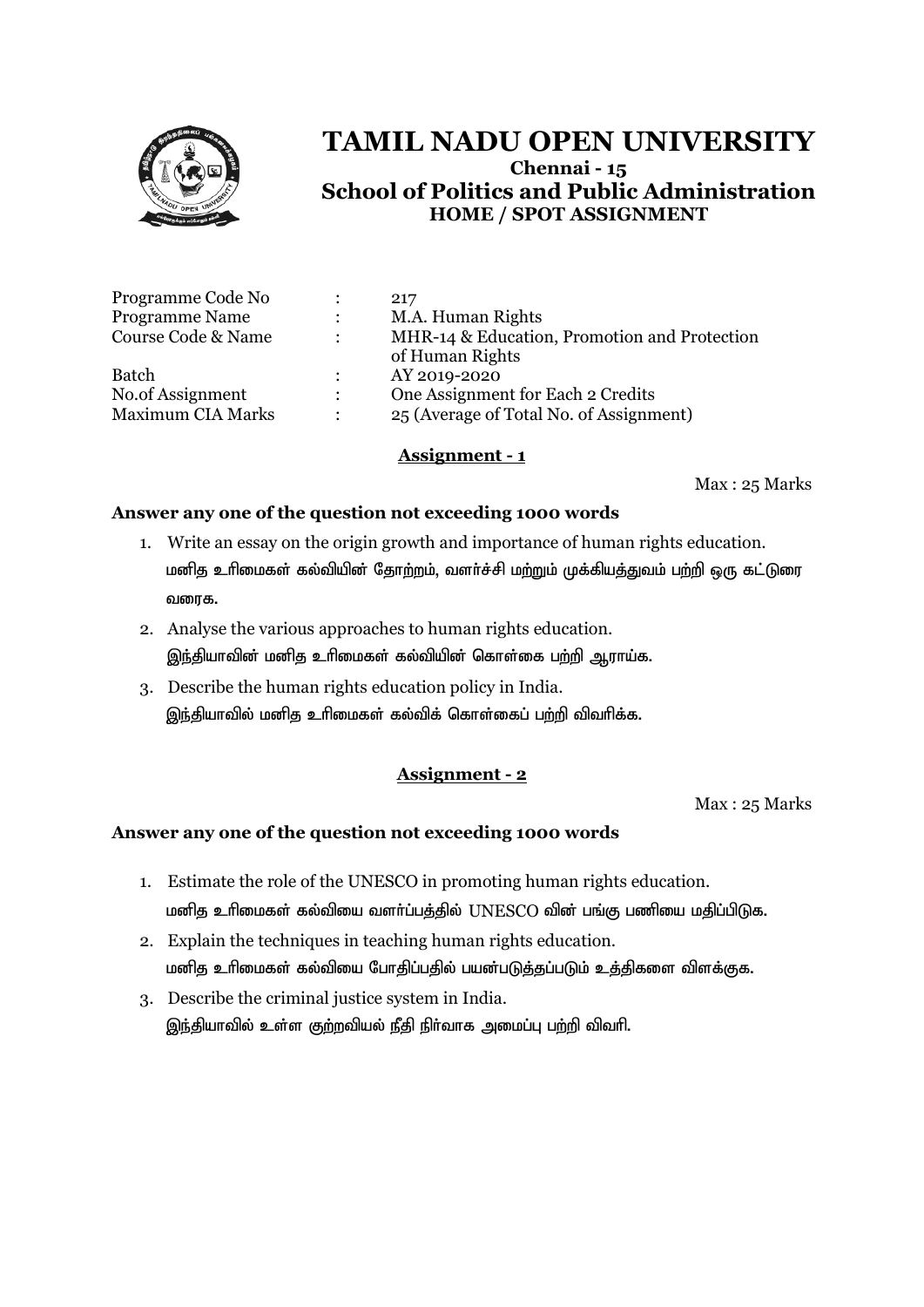- 1. Discuss the responsibilities and functions of the high commissioner for human rights. மனித உரிமைகள் உயர் ஆணையரின் பணிகள் மற்றும் பொறுப்புகளை விவாதி.
- 2. Examine the problems in universalising human rights Education. மனித உரிமை கல்வியை உலகமயமாக்குதலிலுள்ள பிரச்சனைகளை ஆராய்க.
- 3. Bring out the current scenario of Human Rights education. மனித உரிமைகள் கல்வியில் தற்போதைய நிலையை வெளிக்கொணர்க.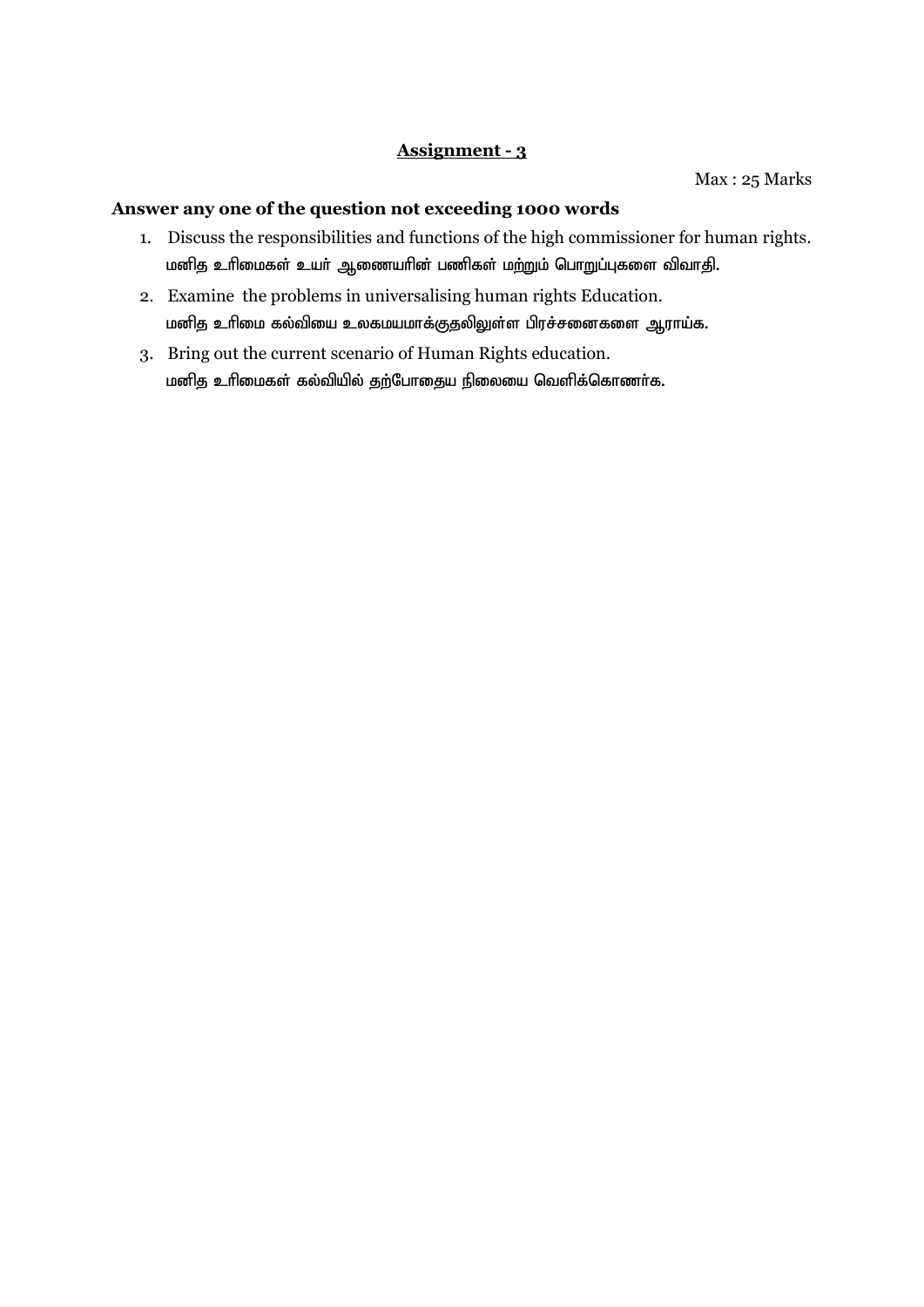

| Programme Code No        |                      | 217                                     |
|--------------------------|----------------------|-----------------------------------------|
| <b>Programme Name</b>    | $\ddot{\phantom{0}}$ | M.A. Human Rights                       |
| Course Code & Name       | $\ddot{\phantom{a}}$ | MHR-15 & Research Methodology           |
| Batch                    |                      | AY 2019-2020                            |
| No.of Assignment         | $\mathcal{L}$        | One Assignment for Each 2 Credits       |
| <b>Maximum CIA Marks</b> | $\ddot{\cdot}$       | 25 (Average of Total No. of Assignment) |

#### **Assignment - 1**

Max : 25 Marks

## **Answer any one of the question not exceeding 1000 words**

- 1. Describe the meaning nature and objectives of social science research. சமூக அறிவியல் ஆராய்ச்சி என்பதன் பொருள், தன்மை மற்றும் குறிக்கோள் பற்றி விவரி.
- 2. What is hypothesis? Explain its types and sources. அனுமானம் என்பது என்ன? அதன் வகைகளையும் ஆதாரங்களையும் விளக்குக.
- 3. Examine the importance of observation and interview schedules. உற்றுநோக்கலின் முக்கியத்துவம் மற்றும் நேர்காணல் அட்டவணையின் முக்கியத்துவத்தைப் பற்றி ஆய்வு செய்க.

# **Assignment - 2**

Max : 25 Marks

- 1. Analyse the problems in data collection. தகவல் விபரங்கள் சேகரிப்பதில் உள்ள பிரச்சனைகளை ஆராய்க.
- 2. Define sampling and explain its types. மாதிரிகள் என்பதை விளக்கி, அதன் வகைகளைக் கூறுக.
- 3. Write an essay on 'Report writing'. அறிக்கை தயாரித்தல் தொடர்பாக ஒரு கட்டுரை வரைக.